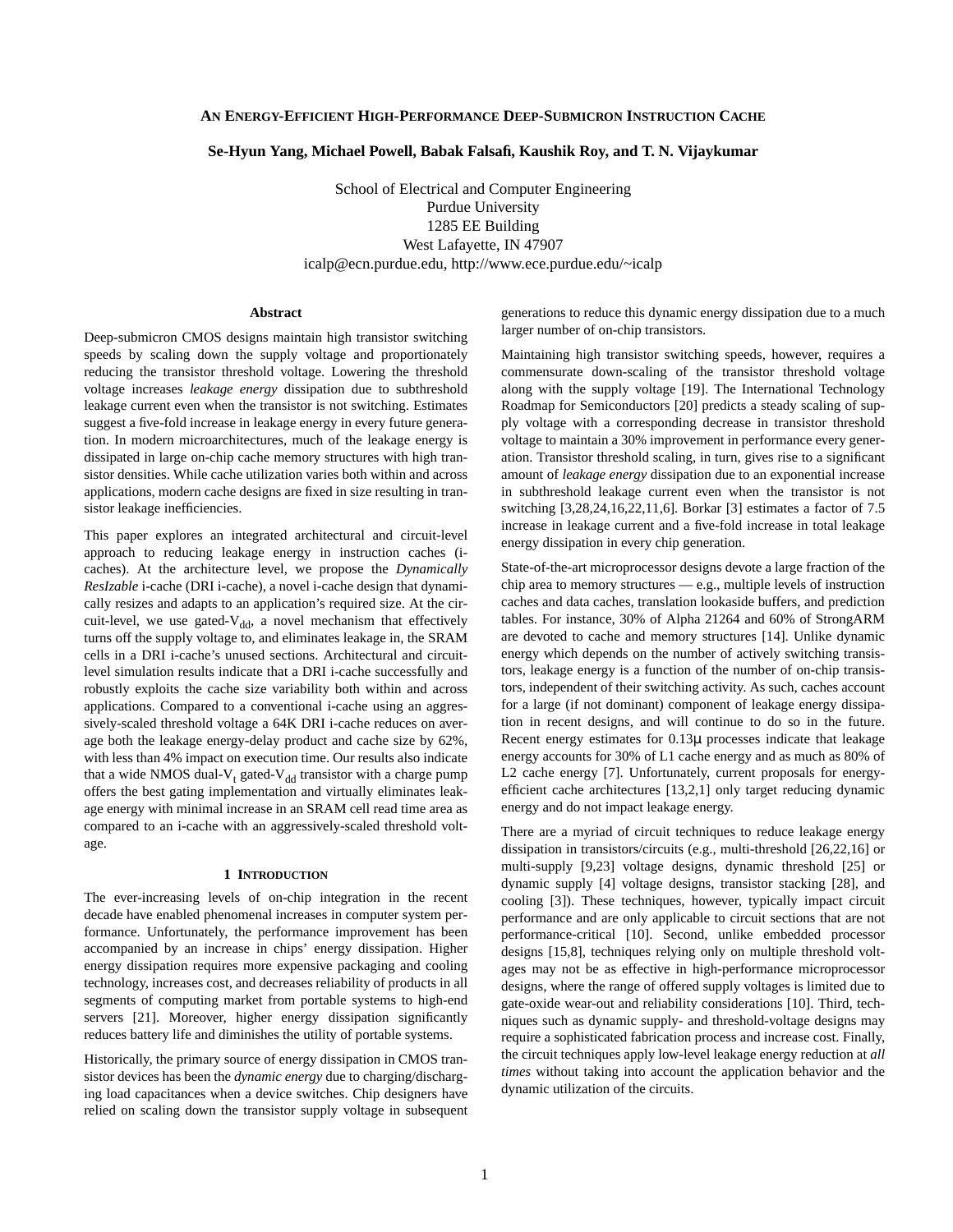Current high-performance microprocessor designs incorporate multi-level cache hierarchies on chip to reduce the off-chip access frequency and improve performance. Modern cache hierarchies are designed to satisfy the demands of the most memory-intensive applications or application phases. The actual cache hierarchy utilization, however, varies widely both *within* and *across* applications. Recent studies on block frame utilization in caches [17], for instance, show that at any given instance in an application's execution, on average over half of the block frames are "dead" — i.e., they miss upon a subsequent reference. These "dead" block frames continue dissipating leakage energy while not holding useful data.

This paper presents the first integrated architectural and circuit-level approach to reducing leakage energy dissipation in deep-submicron cache memories. We propose a novel instruction cache design, the *Dynamically ResIzable instruction cache (DRI i-cache),* which dynamically resizes itself to the size required at any point during application execution and virtually turns off the supply voltage to the cache's unused sections to eliminate leakage. At the architectural level, a DRI i-cache relies on simple techniques to exploit variability in i-cache usage and reduce the i-cache size dynamically to capture the application's primary instruction working set.

At the circuit level, a DRI i-cache uses a mechanism we recently proposed, *gated-V<sub>dd</sub>* [18], which reduces leakage by effectively turning off the supply voltage to the SRAM cells of the cache's unused block frames. Gated- $V_{dd}$  may be implemented using NMOS or PMOS transistors, presenting a trade-off among area overhead, leakage reduction, and impact on performance. By curbing leakage, gated- $V_{dd}$  enables high performance through aggressive thresholdvoltage-scaling, which has been considered difficult due to inordinate increase in leakage.

We use cycle-accurate architectural simulation and circuit tools for energy estimation, and compare a DRI i-cache to a conventional icache using an aggressively-scaled threshold voltage to show that:

- **•** There is a large variability in L1 i-cache utilization both *within* and *across* applications. Using a simple adaptive hardware scheme, a DRI i-cache effectively exploits this variability and reduces the average size of a 64K cache by 62% with performance degradation constrained within 4%.
- **•** Lowering the cell threshold voltage from 0.4V to 0.2V results in doubling the cell speed and two orders of magnitude increase in leakage. A wide NMOS dual- $V_t$  gated- $V_{dd}$  transistor with a charge pump offers the best gated- $V_{dd}$  implementation and virtually eliminates leakage with only 8% cell read time and 5% area increase.
- **•** A DRI i-cache effectively integrates architectural and the gated-V<sub>dd</sub> circuit techniques to reduce leakage in an L1 i-cache. A DRI i-cache reduces the leakage energy-delay product by 62% with performance degradation within 4%, and by 67% with higher performance degradation.
- **•** Our adaptive scheme gives a DRI i-cache tight control over the miss rate to keep it close to a preset value, enabling the DRI icache to contain both the performance degradation and the increase in lower cache levels' energy dissipation. Moreover, the scheme is robust and performs predictably without drastic reactions to varying the adaptivity parameters.

The rest of the paper is organized as follows. In [Section 2,](#page-1-0) we describe the architectural techniques to resize i-caches dynamically. In [Section 3](#page-4-0), we describe the gated- $V_{dd}$  circuit-level mechanism to reduce leakage in SRAM cells. In [Section 4,](#page-5-0) we describe our experimental methodology. In [Section 5,](#page-5-1) we present experimental results. Finally, in [Section 6](#page-10-0) we conclude the paper.

#### <span id="page-1-0"></span>**2 DRI I-CACHE: REDUCING DEEP-SUBMICRON I-CACHE LEAKAGE**

This paper describes the *Dynamically ResIzable instruction cache (DRI i-cache)*. The key observation behind a DRI i-cache is that there is a large variability in i-cache utilization both *within* and *across* programs leading to large energy inefficiency for conventional caches in deep-submicron designs; while the memory cells in a cache's unused sections are not actively referenced, they leak current and dissipate energy. A DRI i-cache's novelty is that it dynamically estimates and adapts to the required i-cache size, and uses a novel circuit-level technique, gated-V<sub>dd</sub> [18], to turn off the supply voltage to the cache's unused SRAM cells. In this section, we describe the anatomy of a DRI i-cache. In the next section, we present the circuit technique to gate a memory cell's supply voltage.

The large variability in i-cache utilization is inherent to an application's execution. Application programs often break the computation into distinct phases. In each phase, an application typically iterates and computes over a set of data. The code size executed in each phase dictates the required i-cache size for that phase. Our ultimate goal is to exploit the variability in the code size and the required icache size across application phases to save energy. The key to our leakage energy saving technique is to have a minimal impact on performance and a minimal increase in dynamic energy dissipation.

To exploit the variability in i-cache utilization, hardware (or software) must provide accurate mechanisms to determine a transition among two application phases and estimate the required new i-cache size. Inaccurate cache resizing may significantly increase the access frequency to lower cache levels, increase the dynamic energy dissipated, and degrade performance, offsetting the gains from leakage energy savings. A mechanism is also required to determine how long an application phase executes so as to select phases that have long enough execution times to amortize the resizing overhead.

In this paper, we use a simple and intuitive all-hardware design to resize an i-cache dynamically. Our approach to cache resizing increases or decreases the number of active cache sets. Alternatively, we could increase/decrease associativity, as is proposed for reducing dynamic energy in [1]. This alternative, however, has several key shortcomings. First, it assumes that we start with a base set-associative cache and is not applicable to direct-mapped caches, which are widely used due to their access latency advantages. Second, changing associativity is a coarse-grained approach to resizing and may increase both capacity and conflict miss rates in the cache. Such an approach increases the cache resizing overhead, significantly reducing the opportunity for energy reduction.

While many of the ideas in this paper apply to both i-caches and data caches (d-caches), we focus on i-cache designs. Because of complications involving dirty cache blocks, studying d-cache designs is beyond the scope of this paper.

In the rest of this section, we first describe the basic DRI i-cache design and the adaptive mechanisms to detect application phase transitions and the required i-cache size. Next, we discuss the block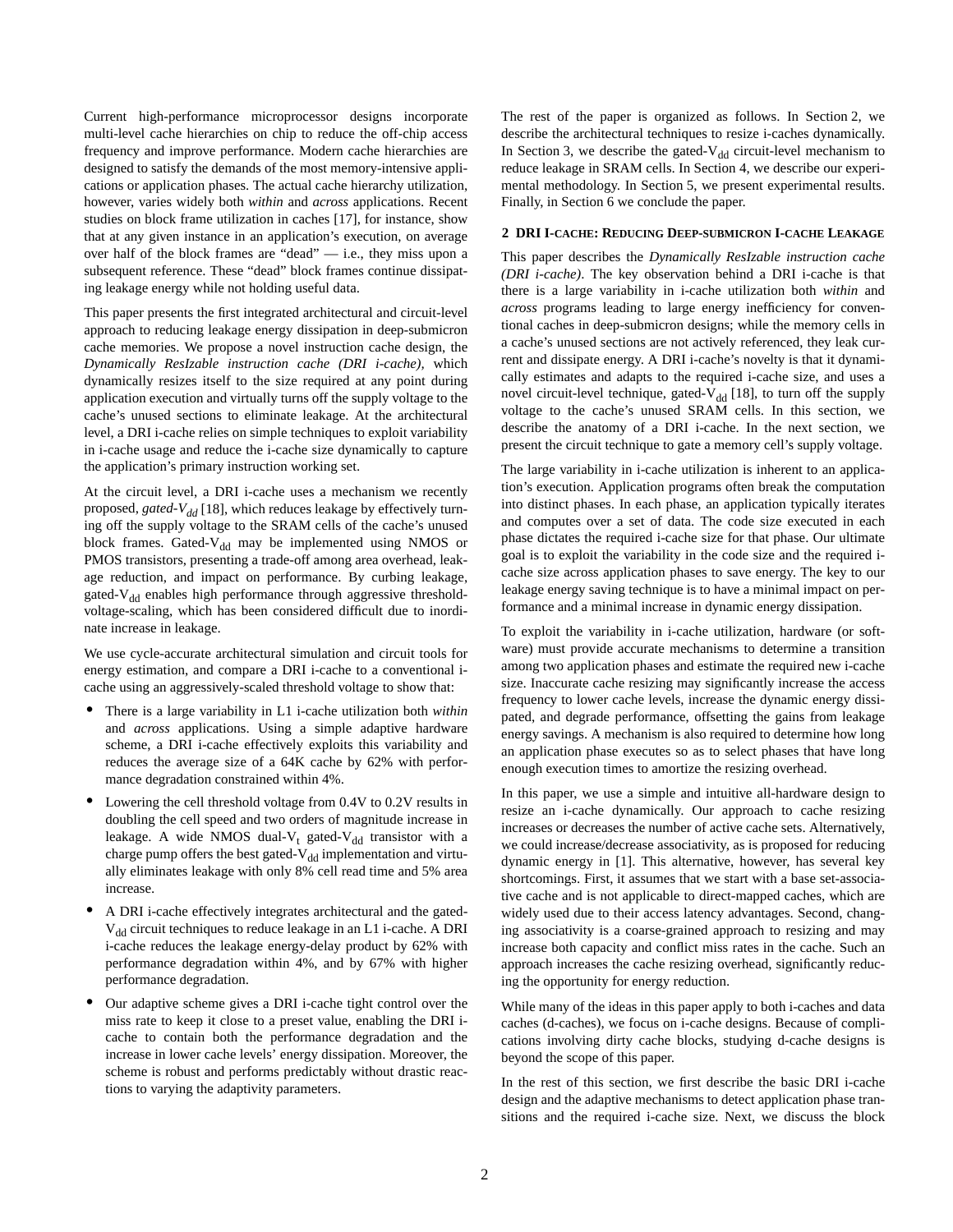

<span id="page-2-0"></span>**FIGURE 1: Anatomy of a DRI i-cache.**

lookup implications of a DRI i-cache. Finally, we present the impact of our design on energy dissipation and performance.

## <span id="page-2-1"></span>**2.1 Basic DRI I-Cache Design**

Much like conventional adaptive computing frameworks, our cache uses a set of parameters to monitor, react, and adapt to changes in application behavior and system requirements dynamically. [Figure 1](#page-2-0) depicts the anatomy of a direct-mapped DRI i-cache (the same design applies to set-associative caches). To monitor cache performance, a DRI i-cache divides an application's execution time into fixed-length intervals, the *sense-intervals,* measured in the number of dynamic instructions (e.g., one million instructions). We use miss rate as the primary metric for monitoring cache performance. A miss counter counts the number of cache misses in each sense-interval. At the end of each sense-interval, the cache upsizes/downsizes, depending on whether the miss counter is lower/higher than a preset value, the *miss-bound* (e.g., ten thousand misses). The factor by which the cache changes size is called the *divisibility*. A divisibility of two, for instance, changes the cache size upon upsizing/downsizing by a factor of two. To prevent the cache from thrashing and downsizing to prohibitively small sizes (e.g., 1K), the *size-bound* specifies the minimum size the i-cache can assume.

All the cache parameters can be set either dynamically or statically. Because this paper is a first step towards understanding a dynamically resizable cache design, we focus on designs that statically set the values for the parameters prior to the start of program execution.

Among these parameters, the key parameters that control the icache's size and performance are the miss-bound and size-bound. The combination of these two key parameters provides accurate and tight control over the cache's performance. Miss-bound allows the cache to react and adapt to an application's instruction working set by "bounding" the cache's miss rate in each monitoring interval. Thus, the miss-bound provides a "fine-grain" resizing control between any two intervals independent of the cache size. Applications typically require a specific minimum cache capacity beyond which they incur a large number of capacity misses and thrash. Sizebound provides a "coarse-grain" resizing control by preventing the cache from thrashing by downsizing past a minimum size.

The other two parameters, the sense-interval length and divisibility, are less-critical to a DRI i-cache's performance. Intuitively, the sense-interval length allows selecting an interval length that best matches an application's phase transition times, and the divisibility determines the rate at which the i-cache is resized.

While the above parameters control the cache's aggressiveness in resizing, the adaptive mechanism may need throttling to prevent repeated resizing between two sizes if the desired size lies between the two sizes. We use a simple saturating counter to detect repeated resizing between two adjacent sizes. Upon detection, our mechanism prevents downsizing (while allowing upsizing) for a fixed number of successive intervals. This simple throttling mechanism works well in practice, at least for the benchmarks studied in this paper.

Resizing the cache requires that we dynamically change the cache block lookup and placement function. Conventional (direct-mapped or set-associative) i-caches use a fixed set of index bits from a memory reference to locate the set to which a block maps. Resizing the cache either reduces or increases the total number of cache sets thereby requiring a larger or smaller number of index bits to look up a set. Our design uses a mask to find the right number of index bits used for a given cache size [\(Figure 1\)](#page-2-0). Every time the cache downsizes, the mask shifts to the right to use a smaller number of index bits and vice versa. Therefore, downsizing removes the highest-numbered sets in the cache in groups of powers of two.

Because smaller caches use a small number of index bits, they require a larger number of tag bits to distinguish data in block frames. Because a DRI i-cache dynamically changes its size, it requires a different number of tag bits for each of the different sizes. To satisfy this requirement, our design maintains as many tag bits as required by the smallest size to which the cache may downsize itself. Thus, we maintain more tag bits than conventional caches of equal size. We define the extra tag bits to be the *resizing tag bits*. The sizebound dictates the smallest allowed size and, hence, the corresponding number of resizing bits. For instance, for a 64K DRI i-cache with a size-bound of 1K, the tag array uses 16 (regular) tag bits and 6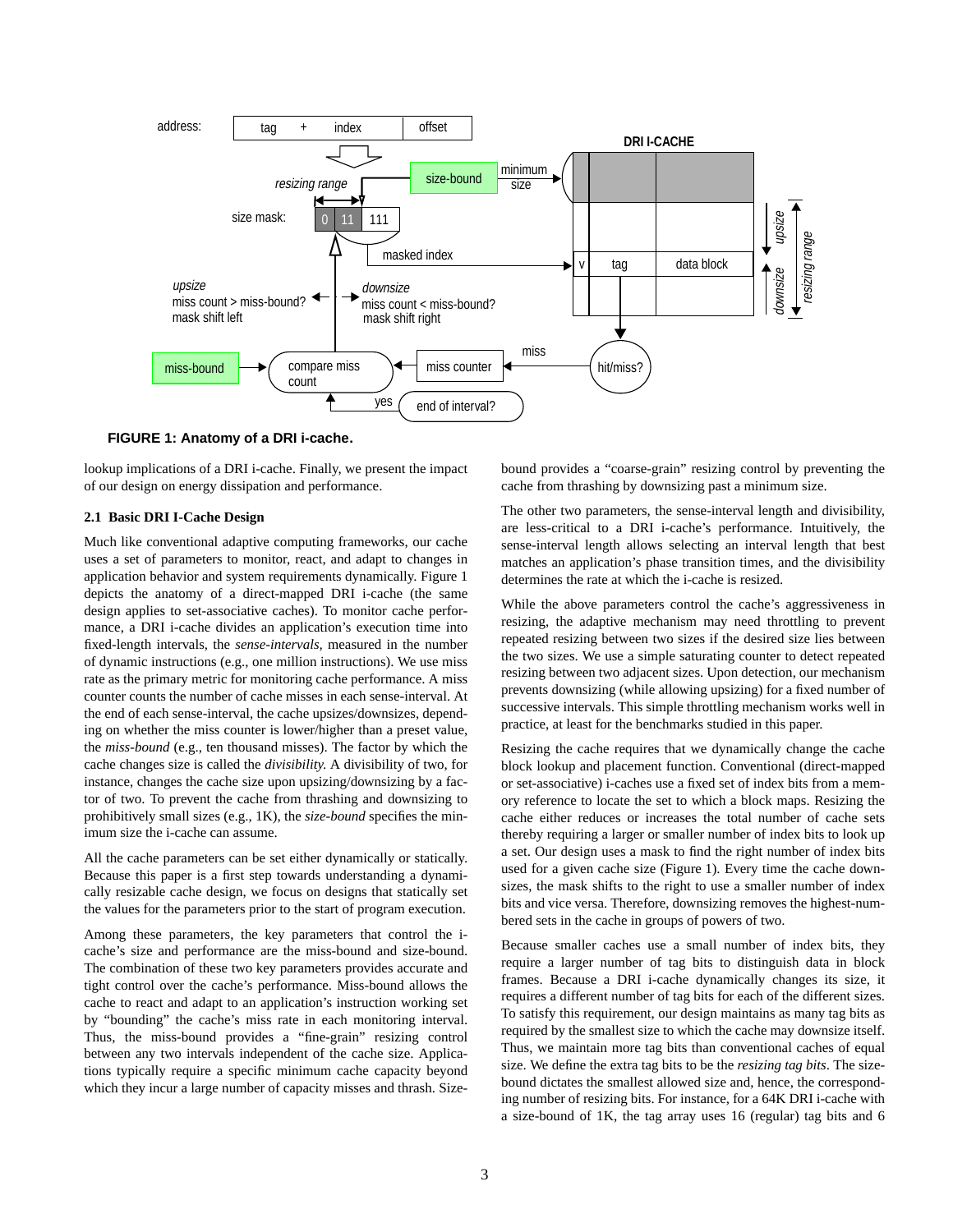resizing tag bits for a total of 22 tag bits to support downsizing to 1K.

## **2.2 Implications on Cache Lookups**

Using the resizing tag bits, we ensure that the cache functions correctly at every individual size. However, resizing from one size to another may still cause problems in cache lookup. Because resizing modifies the set-mapping function for blocks (by changing the index bits), it may result in an incorrect lookup if the cache contents are not moved to the appropriate places or flushed before resizing. For instance, a 64K cache maintains only 16 tag bits whereas a 1K cache maintains 22 tag bits. As such, even though downsizing the cache from 64K to 1K allows the cache to maintain the upper 1K contents, the tags are not comparable. While a simple solution, flushing the cache or moving block frames to the appropriate places may incur prohibitively large overhead. Our design does not resort to this solution because we already maintain all the tag bits necessary for the smallest cache size at all times (i.e., a 64K cache maintains the same 22 tag bits from the block address that a 1K cache would).

Moreover, upsizing the cache may complicate lookup because blocks map to different sets in different cache sizes when upsizing the cache. Such a scenario creates two problems. A lookup for a block after upsizing fails to find it, and therefore fetches and places the block into a new set. While the overhead of such (compulsory) misses after upsizing may be negligible and can be amortized over the sense-interval length, such an approach will result in multiple *aliases* of the block in the cache. Unlike d-caches, however, in the common case a processor only reads and fetches instructions from an i-cache and does not modify a block's contents. Therefore, allowing multiple aliases does not interfere with processor lookups and instruction fetch in i-caches. There are scenarios, however, which require invalidating all aliases of a block. Fortunately, conventional systems often resort to flushing the i-cache in these cases because such scenarios are infrequent.

Compared to a conventional cache, the DRI i-cache has one extra gate delay in the index path due to the size mask [\(Figure 1](#page-2-0)), which may impact the cache lookup time. Because the size mask is modified at most only once every sense-interval, which is usually of the order of a million cycles, implementation of the extra gate level can be optimized to minimize delay. For instance, the size mask inputs to the extra gate level can be set up well ahead of the address, minimizing the index path delay. Furthermore, the extra gate level can also be folded into the address decode tree of the cache's tag and data arrays. Hence, in the remainder of the paper we assume that the extra gate delay does not significantly impact the cache lookup time.

#### <span id="page-3-0"></span>**2.3 Impact on Energy and Performance**

Cache resizing helps reduce leakage energy by allowing a DRI icache to turn off the cache's unused sections. Resizing, however, may adversely impact the miss rate (as compared to a conventional icache) and the access frequency to the lower-level (L2) cache. The resulting increase in L2 accesses may impact both execution time and the dynamic energy dissipated in L2. While the impact on execution time depends on an application's sensitivity to i-cache performance, the higher miss rate may significantly impact the dynamic energy dissipated due to the growing size of on-chip L2 caches [1]. We present energy calculations in [Section 5.2.1](#page-7-0) to show that for a DRI i-cache to cause significant increase in the L2 dynamic energy,

the extra L1 misses have to be considerably large in number. In [Section 5.3,](#page-7-1) we present experimental results that indicate that the extra L1 misses are usually small in number.

In addition to potentially increasing the L2 dynamic energy, a DRI icache may dissipate more dynamic energy due to the resizing tag bits, as compared to a conventional design. We present energy calculations in [Section 5.2.1](#page-7-0) and experimental results in [Section 5.3](#page-7-1) that indicate that the resizing tag bits have minimal impact on a DRI icache's energy.

Finally, the resizing circuitry may increase energy dissipation offsetting the gains from cache resizing. The counters required to implement resizing have a small number of bits compared to the cache, making their leakage negligible. Using the argument that the i<sup>th</sup> bit in a counter switches once only every  $2^i$  increments, we can show that the average number of bits switching on a counter increment is less than two. Thus the dynamic energy of the counters is also small. The dynamic energy dissipated to drive the resizing control lines can be neglected because resizing occurs infrequently (e.g., once every one million instructions).

### **2.3.1 Controlling Extra Misses**

Because a DRI i-cache's miss rate impacts both energy and performance, the cache uses its key parameters to achieve tight control over its miss rate. We explain the factors that may cause a high miss rate and describe how the parameters control the miss rate.

There are two sources of increase in the miss rate when resizing. First, resizing may require remapping of data into the cache and incur a large number of (compulsory) misses at the beginning of a sense-interval. The resizing overhead is dependent on both the resizing frequency and the sense-interval length. Fortunately, applications tend to have at most a small number of well-defined phase boundaries at which the i-cache size requirements drastically change due to a change in the instruction working set size. Furthermore, the throttling mechanism helps reduce unnecessary switching, virtually eliminating frequent resizing between two adjacent sizes, in practice. Our results indicate that optimal interval lengths to match application phase transition times are long enough to amortize the overhead of moving blocks around at the beginning of an interval [\(Section 5.3\)](#page-7-1).

Second, downsizing may be suboptimal and result in a significant increase in miss rate when the required cache size is slightly below a given size. The impact on the miss rate is highest at small cache sizes when the cache begins to thrash. A DRI i-caches uses the sizebound to guarantee a minimum size preventing the cache from thrashing.

Miss-bound and size-bound control a DRI i-cache's aggressiveness in reducing the cache size and leakage energy. In an aggressive DRI i-cache configuration with a large miss-bound and a small sizebound, the cache is allowed to resize more often and to small cache sizes, thereby aggressively reducing leakage at the cost of high performance degradation. A conservative DRI i-cache configuration maintains a miss rate which is close to the miss rate of a conventional i-cache of the same base size, and bounds the downsizing to larger sizes to prevent thrashing and significantly increasing the miss rate. Such a configuration reduces leakage with minimal impact on execution time and dynamic energy.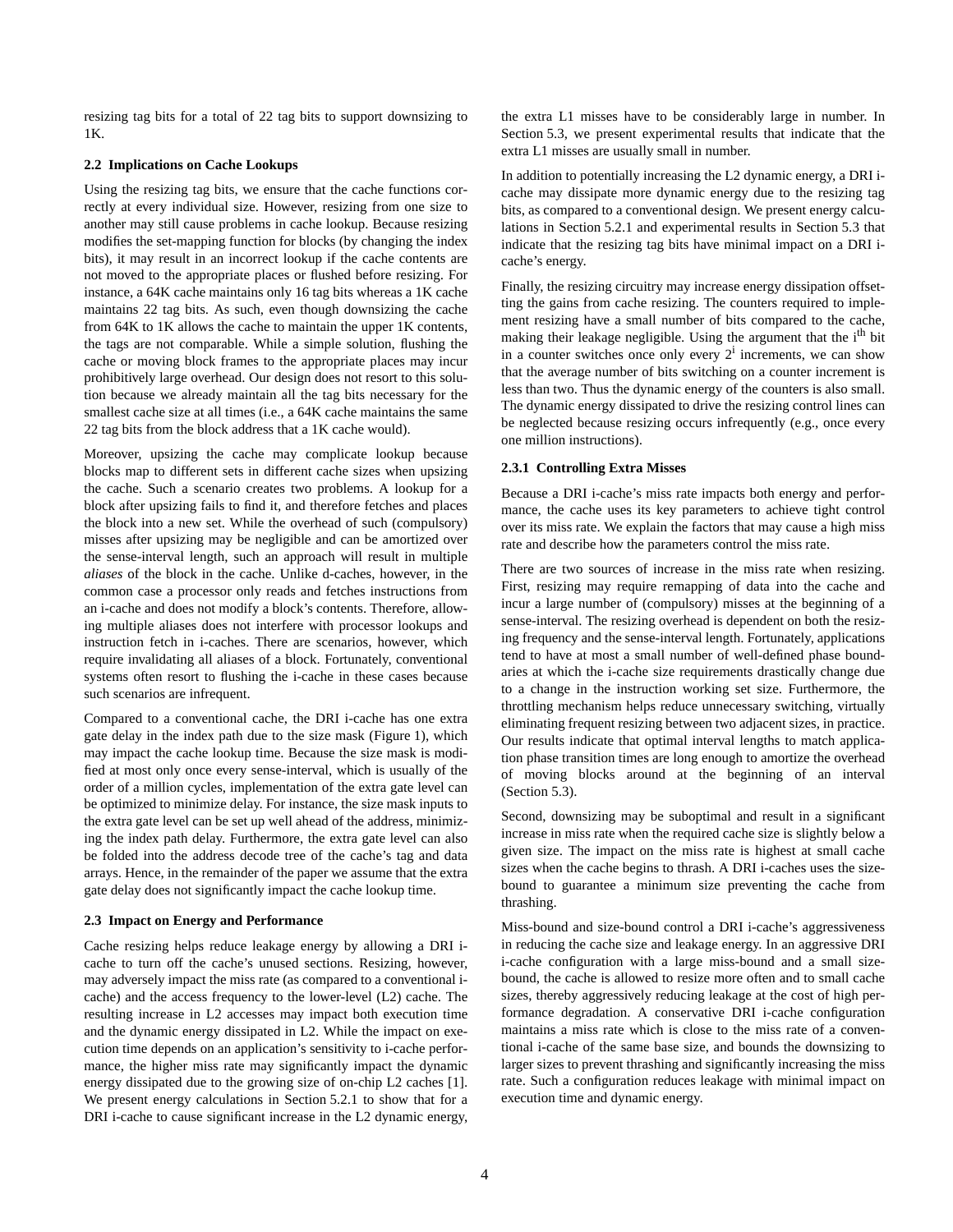

<span id="page-4-1"></span>FIGURE 2: 6-T SRAM cells connected to a gated-V<sub>dd</sub> transistor (typical transistor W/L ratios).

Sense-interval length and divisibility may also affect a DRI i-cache's ability to adapt to the required i-cache size accurately and timely. While larger divisibility favors applications with drastic changes in i-cache requirements, it makes size transitions more coarse reducing the opportunity to adapt closer to the required size. Similarly, while longer sense-intervals may span multiple application phases reducing opportunity for resizing, shorter intervals may result in higher overhead. Our results indicate that sense-interval and divisibility are less critical than miss-bound and size-bound to controlling extra misses [\(Section 5.3.3](#page-10-1)).

## **3 GATED-V<sub>DD</sub>: CIRCUIT-LEVEL SUPPLY-VOLTAGE GATING**

<span id="page-4-0"></span>Current technology scaling trends [3] require aggressively scaling down the threshold voltage  $(V_t)$  to maintain transistor switching speeds. Unfortunately, there is a *subthreshold leakage* current through transistors that increases exponentially with decreasing threshold voltage, resulting in a significant amount of *leakage energy* dissipation at a low threshold voltage.

To prevent the leakage energy dissipation in a DRI i-cache from limiting aggressive threshold-voltage scaling, we use a circuit-level mechanism called *gated-V<sub>dd</sub>* [18]. Gated-V<sub>dd</sub> enables a DRI i-cache to turn off effectively the supply voltage and eliminate virtually all the leakage energy dissipation in the cache's unused sections. The key idea is to introduce an extra transistor in the leakage path from the supply voltage to the ground of the cache's SRAM cells; the extra transistor is turned on in the used and turned off in the unused sections, essentially "gating" the cell's supply voltage. Gated-V<sub>dd</sub> maintains the performance advantages of lower supply and threshold voltages while reducing the leakage.

Rather than gating the cells, many embedded designs [15] use circuit-only techniques [8] and primarily rely on a dual-threshold voltage (dual-V<sub>t</sub>) process technology [24] to reduce leakage. Dual-V<sub>t</sub> allows integrating transistors with two different threshold voltages. These designs use high  $V_t$  and  $V_{dd}$  for the cell transistors (which account for much of the leakage energy) and use low  $V_t$  and  $V_{dd}$  for the transistors in the rest of the cache (to maintain low read/write delay and low switching energy). However, the voltage spread between the high  $V_{dd}$  and low  $V_{dd}$  in such dual- $V_t$  designs may be large. Unfortunately, unlike embedded designs, in high-performance designs the range of offered supply voltages is limited due to gateoxide wear-out and stability considerations [10], reducing the effectiveness of dual- $V_t$  alone in eliminating leakage. By providing an alternative solution, our integrated circuit/architecture approach to reducing leakage for high-performance designs [18] offers a key advantage over the dual-V<sub>t</sub> approach.

The fundamental reason why gated- $V_{dd}$  achieves significantly lower leakage is that two off transistors connected in series reduce the leakage current by orders of magnitude; this effect is due to the self reverse-biasing of stacked transistors, and is called the *stacking effect* [28]. The gated- $V_{dd}$  transistor connected in series with the SRAM cell transistors produces the stacking effect when the gated- $V_{dd}$  transistor is turned off, resulting in a high reduction in leakage. When the gated- $V_{dd}$  transistor is turned on, the cell is said to be in "active" mode and when turned off, the cell is said to be in "standby" mode.

[Figure 2](#page-4-1) depicts the anatomy of conventional 6-T SRAM cells with dual-bitline architecture we assume in this paper. On a cache access, the corresponding row's wordline is activated by the address decode logic, causing the cells to read their values out to the precharged bitlines or to write the values from the bitlines into the cells through the pass transistors. Each of the two inverters have a  $V_{dd}$  to Gnd leakage path through a pair of series-connected NMOS and PMOS transistors, one of which is turned off. Depending on the bit value (of 0 or 1) held in the cell, the PMOS transistor of one and the corresponding NMOS transistor of the other inverter are off. When the gated- $V_{dd}$ transistor is off, it is in series with the off inverter transistors, producing the stacking effect. The resizing circuitry keeps the gated- $V_{dd}$  transistors of the used sections turned on and the unused sections turned off.

Much as conventional gating techniques, the gated- $V_{dd}$  transistor can be shared among multiple SRAM cells from one or more cache blocks to amortize the overhead of the extra transistor ([Figure 2\)](#page-4-1). To reduce the impact on SRAM cell speed, the gated- $V_{dd}$  transistor must be carefully sized with respect to the SRAM cell transistors it is gating. While the gated-V<sub>dd</sub> transistor must be made large enough to sink the current flowing through the SRAM cells during a read/ write operation in the active mode, too large a gated- $V_{dd}$  transistor may reduce the stacking effect, thereby diminishing the energy savings. Moreover, large transistors also increase the area of overhead due to gating. [Figure 2](#page-4-1) shows the width/length ratios for cell and gated-V<sub>dd</sub> transistors typically used in this paper.

Gated- $V_{dd}$  can be implemented using either an NMOS transistor connected between the SRAM cell and Gnd or a PMOS transistor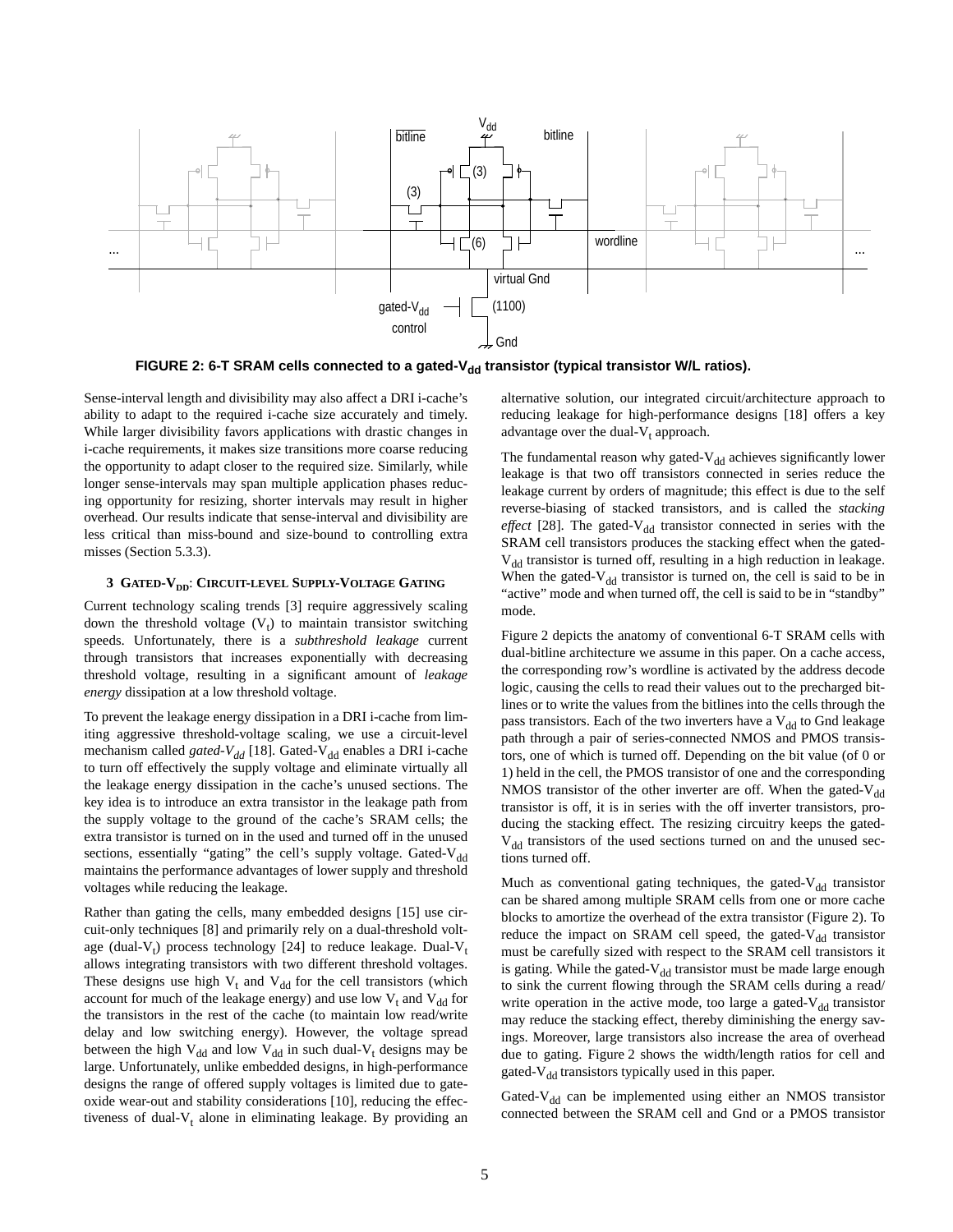connected between  $V_{dd}$  and the cell. Using a PMOS or an NMOS gated- $V_{dd}$  transistor presents a trade-off among area overhead, leakage reduction, and impact on performance [18]. Moreover, gated- $V_{dd}$  can be coupled with dual- $V_t$  to achieve even larger reductions in leakage. With dual-V<sub>t</sub>, the SRAM cells use low-V<sub>t</sub> transistors to maintain a high speed while the gated- $V_{dd}$  transistors use high  $V_t$  to achieve additional leakage reduction. Because the gated- $V_{dd}$  transistor already exploits the stacking effect, the gated- $V_{dd}$  transistor needs to use only marginally higher  $V_t$  to achieve further leakage reduction. Hence, the dual- $V_t$  required for gated- $V_{dd}$  is not likely to run into the previously-mentioned supply voltage spread problems. In [Section 5.1.2](#page-5-2), we evaluate various gated- $V_{dd}$  implementations and show that NMOS gated-V $_{dd}$  transistors with dual-V<sub>t</sub> achieves a good compromise among performance, energy, and area [18].

## **4 METHODOLOGY**

<span id="page-5-0"></span>We use SimpleScalar-2.0 [5] to simulate an L1 DRI i-cache in the context of an out-of-order microprocessor. [Table 1](#page-5-3) shows the base configuration for the simulated system. We simulate a 1Ghz processor. We run all of SPEC95 with the exception of two floating-point benchmarks and one integer benchmark (in the interest of reducing simulation turnaround time).

To determine the energy usage of a DRI i-cache, we use geometry and layout information from CACTI [27]. Using Spice information from CACTI to model the 0.18µ SRAM cells and related capacitances, we determine the leakage energy of a single SRAM cell and the dynamic energy of read and write operations on single rows and columns. We use this information to determine energy dissipation for appropriate cache configurations.

We use a Mentor Graphics IC-Station layout of a single cache line to estimate area. [Figure 3](#page-5-4) shows an example layout of 64 SRAM cells on the left and an adjoining NMOS gated- $V_{dd}$  transistor. To minimize the area overhead and optimize layout, we implemented the gated- $V_{dd}$  transistor as rows of parallel transistors placed along the length of the SRAM cells where each row is as long as the height of the SRAM cells. We obtain the desired gated- $V_{dd}$  transistor width by

| <b>Instruction issue &amp;</b> | 8 issues per cycle                   |
|--------------------------------|--------------------------------------|
| decode bandwidth               |                                      |
|                                |                                      |
| L1 i-cache/                    | 64K, direct-mapped, 1 cycle latency  |
| <b>L1 DRI i-cache</b>          |                                      |
|                                |                                      |
| L1 d-cache                     | 64K, 2-way (LRU), 1 cycle latency    |
| L <sub>2</sub> cache           | 1M, 4-way, unified, 12 cycle latency |
|                                |                                      |
| <b>Memory access</b>           | $80$ cycles + 4 cycles per 8 bytes   |
| latency                        |                                      |
|                                |                                      |
| <b>Reorder buffer size</b>     | 128                                  |
| <b>LSO</b> size                | 128                                  |
|                                |                                      |
| <b>Branch predictor</b>        | 2-level hybrid                       |

<span id="page-5-3"></span>**Table 1: System configuration parameters.**

varying the number of rows of transistors used, and estimate the area overhead accordingly.

All simulations use an aggressively-scaled supply voltage of 1.0V. We estimate cell read time and energy dissipation using Hspice transient analysis. We ensure that the SRAM cells are all initialized to a stable state before measuring read time or active mode leakage energy. We compute active and standby mode energy dissipation after the cells reach steady state with the gated- $V_{dd}$  transistor in the appropriate mode. We assume the read time to be the time to lower the bitline to 75% of  $V_{dd}$  after the wordline is asserted.

## **5 RESULTS**

<span id="page-5-1"></span>In this section, we present experimental results on the energy and performance trade-off of a DRI i-cache as compared to a conventional i-cache. First, we present detailed circuit results corroborating the impact of technology scaling trends on an SRAM cell's performance and leakage, and evaluate various gated-V<sub>dd</sub> implementations. Second, we present our energy calculations and discuss the leakage and dynamic energy trade-off of a DRI i-cache. Finally, we present energy savings achieved for the benchmarks, demonstrating a DRI i-cache's effectiveness in reducing average cache size and energy dissipation, and the impact of a DRI i-cache's parameters on energy and performance.

# **5.1 Circuit Results**

Because the key motivation for lowering the threshold voltage is higher performance, in this section we first analyze the impact of threshold voltage on performance and leakage. Then, we present experimental results to show the trade-off among leakage reduction, overall energy savings, and cell performance for the various gated- $V_{dd}$  implementations (as discussed in [Section 3](#page-4-0)). All leakage energy numbers reported are over one cycle (1ns) and measured at 110C operating temperature.

## **5.1.1 Impact of Lowering Threshold Voltage**

[Table 2](#page-6-0) shows the impact of lowering the threshold voltage on relative cell read time and leakage energy using NMOS gated-V<sub>dd</sub> transistors. The relative cell read times are computed with respect to the cell and gated-V $_{dd}$  transistor combination, both using a V<sub>t</sub> of 0.2V. The first three rows indicate that decreasing the cell threshold voltage improves cell read time by more than a factor of two at the cost of increasing the active leakage energy by several orders of magnitude. The standby column shows the standby mode leakage energy using gated- $V_{dd}$  to be orders of magnitude smaller than active energy. Comparing the first three rows with the last three indicates that decreasing the threshold voltage of the gated-V<sub>dd</sub> transistors significantly increases standby leakage energy dissipation.

# <span id="page-5-2"></span>**5.1.2 Impact of Various Gated-V<sub>dd</sub> Implementations**

Increasing the gated-V<sub>dd</sub> transistor width improves SRAM cell read times but decreases energy savings while increasing area. [Table 3](#page-6-1) shows energy, area, and relative speed as the width of the gated-V<sub>dd</sub> transistor is increased. In the first row, the gated-V<sub>dd</sub> transistor width

<u> SAABBAHA ALAMA AHARAHA AHARAHA AHARAHA AHARAHA AHARAHA AHARAHA</u>

gated-V<sub>dd</sub> transistor

<span id="page-5-4"></span>FIGURE 3: Layout of 64 SRAM cells connected to a single gated-V<sub>dd</sub> NMOS transistor.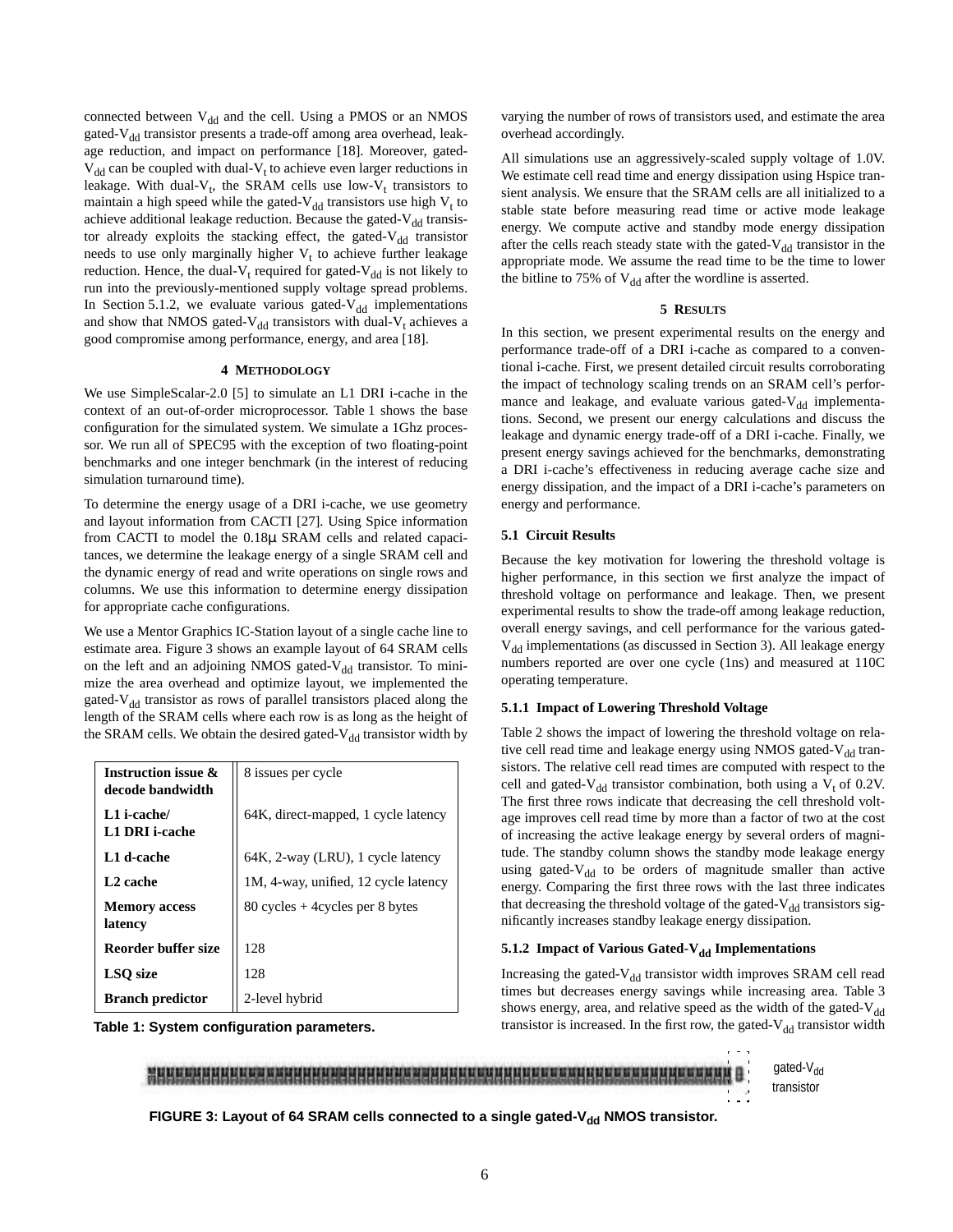| <b>SRAM</b><br><b>Cell</b><br>$V_t(V)$           | Gated- $V_{dd}$<br>$V_{t}(V)$ | <b>Relative</b><br>Read<br><b>Time</b> | Active<br>Leakage<br>Energy (aJ) | <b>Standby</b><br><b>Leakage</b><br>Energy (aJ) |  |  |
|--------------------------------------------------|-------------------------------|----------------------------------------|----------------------------------|-------------------------------------------------|--|--|
| 0.40                                             | 0.40                          | 2.8                                    | 12                               | 10                                              |  |  |
| 0.30                                             | 0.40                          | 2.3                                    | 143                              | 49                                              |  |  |
| 0.20                                             | 0.40                          | 1.1                                    | 1700                             | 50                                              |  |  |
| 0.40                                             | 0.20                          | 2.6                                    | 12                               | 11                                              |  |  |
| 0.30                                             | 0.20                          | 2.1                                    | 143                              | 76                                              |  |  |
| 0.20                                             | 0.20                          | 1.0                                    | 1700                             | 165                                             |  |  |
| Table 2: Lowering transistor threshold voltages. |                               |                                        |                                  |                                                 |  |  |

<span id="page-6-0"></span>is set as described in [Section 3](#page-4-0) and increased in the second and third rows. The cell and the gated- $V_{dd}$  transistors threshold voltage is 0.20V for these simulations. There is a clear trade-off in cell read time against area and standby energy, though the standby energy is low in all cases.

[Table 4](#page-6-2) depicts the four circuit-level gated- $V_{dd}$  implementations we evaluate. The table depicts the percentage of leakage energy saved in the standby mode, the cell read times, and the area overhead of each technique relative to a standard low- $V_t$  SRAM cell with no gated- $V_{dd}$ . The techniques can be grouped into two categories: the first category (the first three rows) has lower performance and the second (the last three rows) has higher performance.

From the first two rows we see that in spite of decreasing the cell threshold voltage from  $0.40V$  to  $0.20V$ , gated- $V_{dd}$  manages to reduce the standby mode energy. The second and third rows indicate the trade-off between energy and speed depending on the threshold voltage of the gated- $V_{dd}$  transistor. The fifth row indicates a slightly faster read time for gated- $V_{dd}$  because the PMOS gated- $V_{dd}$  transistor creates a virtual  $V_{dd}$  for the SRAM cells slightly lower than the supply voltage. Therefore, we may use PMOS gated- $V_{dd}$  transistors to sacrifice energy savings for better performance.

To mitigate the negative impact on SRAM cell speed due to an NMOS gated- $V_{dd}$  transistor, we can use a wider transistor with a charge pump. To offset a wider transistor's increased leakage current, we further raise the gated- $V_{dd}$  transistor's threshold voltage. The last row shows results for increasing the gated- $V_{dd}$  transistor width by a factor of four and adding a charge pump that raises the active mode gate voltage to 1.35V. The resulting SRAM speed overhead is only around 8% compared to the low threshold voltage

| Area<br>Increase $(\% )$<br>of NMOS<br>Gated-V <sub>dd</sub> | <b>Relative</b><br>Read<br>Time | <b>Active</b><br>Leakage<br>Energy (aJ) | <b>Standby</b><br>Leakage<br>Energy (aJ) |  |
|--------------------------------------------------------------|---------------------------------|-----------------------------------------|------------------------------------------|--|
|                                                              | 1.00                            | 1700                                    | 166                                      |  |
|                                                              | 0.90                            | 1710                                    | 245                                      |  |
|                                                              | 0.85                            | 1720                                    | 371                                      |  |

<span id="page-6-1"></span>Table 3: Widening the gated-V<sub>dd</sub> transistor.

SRAM cells without gated- $V_{dd}$ , while the relative reduction in standby mode energy is 97%.

## <span id="page-6-3"></span>**5.2 Energy Calculations**

A DRI i-cache decreases leakage energy by gating  $V_{dd}$  to cache sections in standby mode but increases both L1 dynamic energy due to the resizing tag bits and L2 dynamic energy due to extra L1 misses. We compute the energy savings using a DRI i-cache compared to a conventional i-cache using an aggressively-scaled threshold voltage. Therefore,

- *energy savings = conventional i-cache leakage energy* − *effective L1 DRI i-cache leakage energy*
- *effective L1 DRI i-cache leakage energy = L1 leakage energy + extra L1 dynamic energy + extra L2 dynamic energy*
- *L1 leakage energy = active portion leakage energy + standby portion leakage energy*
- *active portion leakage energy = active fraction* × *conventional i-cache leakage energy*
- *standby portion leakage energy* ≈ *0*
- *extra L1 dynamic energy = resizing bits* × *dynamic energy of 1 bitline per L1 access* × *L1 accesses*
- *extra L2 dynamic energy = dynamic energy per L2 access* × *extra L2 accesses*

The effective L1 leakage energy is the leakage energy dissipated by the DRI i-cache during the course of the application execution. This energy consists of three components. The first component, the L1 leakage energy, is the leakage energy dissipated in the active and standby portions of the DRI i-cache. We compute the active portion's leakage energy as the leakage energy dissipated by a conventional i-cache in one cycle times a DRI i-cache active portion size (as

| Implementation<br><b>Technique</b>                        | Gated- $V_{dd}$<br>$V_{t}(V)$ | <b>SRAM</b><br>$V_t(V)$ | <b>Relative</b><br>Read<br>Time | Active<br>Leakage<br>Energy (aJ) | <b>Standby</b><br>Leakage<br>Energy (aJ) | <b>Energy</b><br>Savings $(\% )$ | Area<br>Increase $(\% )$ |
|-----------------------------------------------------------|-------------------------------|-------------------------|---------------------------------|----------------------------------|------------------------------------------|----------------------------------|--------------------------|
| no gated- $V_{dd}$ , high- $V_t$                          | N/A                           | 0.40                    | 2.22                            | 50                               | N/A                                      | N/A                              | N/A                      |
| NMOS gated- $V_{dd}$ , dual- $V_t$                        | 0.40                          | 0.20                    | 1.30                            | 1690                             | 50                                       | 97                               |                          |
| NMOS gated- $V_{dd}$ , dual- $V_t$                        | 0.50                          | 0.20                    | 1.35                            | 1740                             | 49                                       | 97                               | ◠                        |
| no gated- $V_{dd}$ , low- $V_t$                           | N/A                           | 0.20                    | 1.00                            | 1740                             | N/A                                      | N/A                              | N/A                      |
| PMOS gated- $V_{dd}$ , low- $V_t$                         | 0.20                          | 0.20                    | 1.00                            | 1740                             | 235                                      | 86                               | $\Omega$                 |
| NMOS gated- $V_{dd}$ , dual- $V_t$ ,<br>wide, charge pump | 0.40                          | 0.20                    | 1.08                            | 1740                             | 53                                       | 97                               |                          |

<span id="page-6-2"></span>Table 4: Energy, speed, and area of various gated-V<sub>dd</sub> implementations.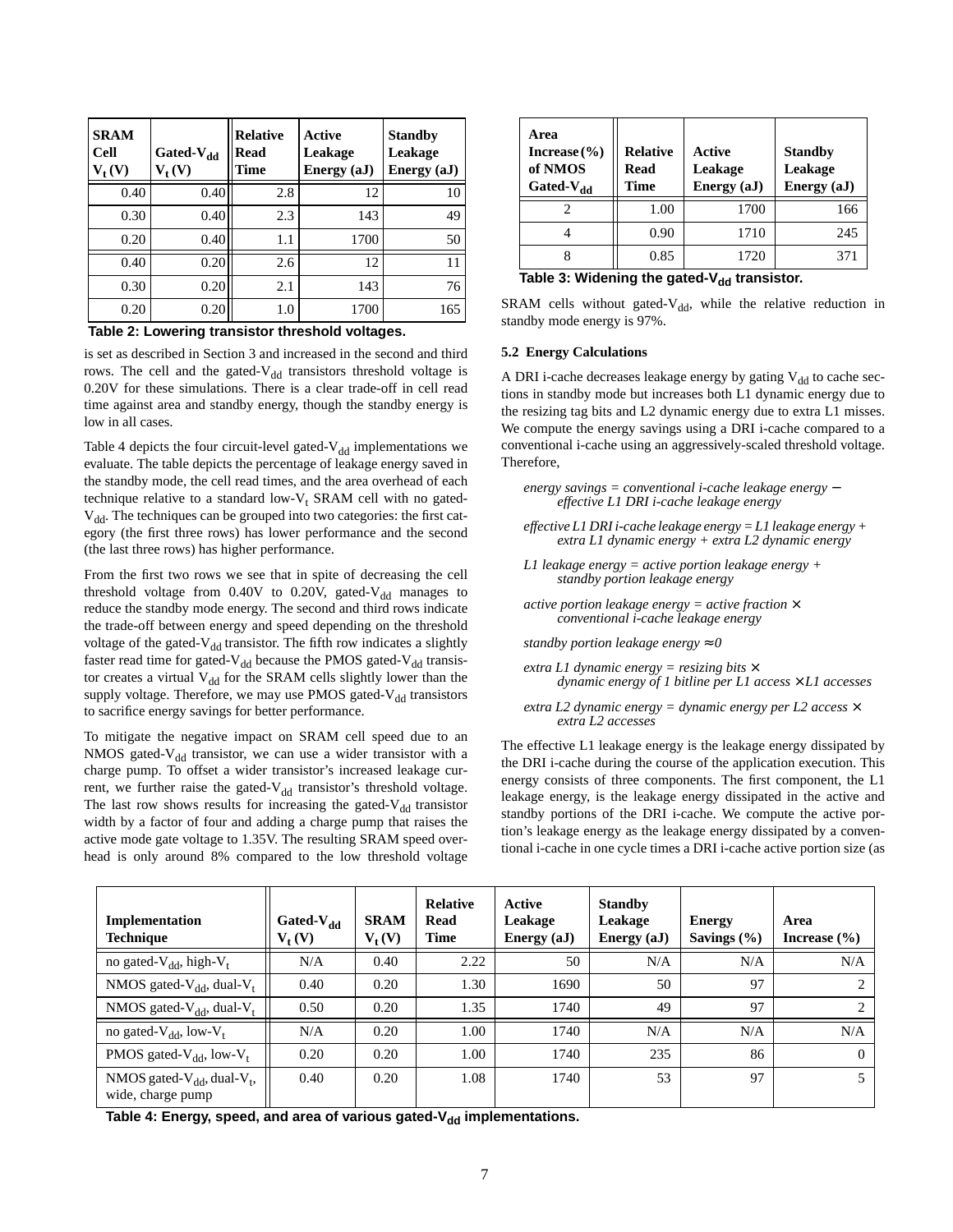a fraction of the total size) times the number of cycles. We obtain the average active portion size and the number of cycles from Simplescalar simulations. Using the low- $V_t$  active cell leakage energy numbers in [Table 4](#page-6-2), we compute the leakage energy for a conventional icache per cycle to be 0.91 nJ. Because the standby mode energy is a factor of 30 smaller than the active mode energy in [Table 4,](#page-6-2) we approximate the standby mode term as zero. Therefore,

## *L1 leakage energy = active fraction* × *0.91* × *cycles*

The second component is the extra L1 dynamic energy dissipated due to the resizing tag bits during the application execution. We compute this component as the number of resizing tag bits used by the program times the dynamic energy dissipated in one access of one resizing tag bitline in the L1 cache times the number of L1 accesses made in the program. Using CACTI's Spice files, we estimate the dynamic energy per resizing bitline to be 0.0022 nJ. Therefore,

```
extra L1 dynamic energy = resizing bits × 0.0022 × L1 accesses
```
The third component is the extra L2 dynamic energy dissipated in accessing the L2 cache due to the extra L1 misses during the application execution. We compute this component as the dynamic energy dissipated in one access of the L2 cache times the number of extra L2 accesses. We use the calculations for cache access energy in [12] and estimate the dynamic energy per L2 access to be 3.6 nJ. Therefore,

*extra L2 dynamic energy = 3.6* × *extra L2 accesses*

Using these expressions for L1 leakage energy, extra L1 dynamic energy, and extra L2 dynamic energy, we compute the effective L1 leakage energy and the overall energy savings of a DRI i-cache.

## <span id="page-7-0"></span>**5.2.1 Leakage and Dynamic Energy Trade-off**

If the extra L1 and L2 dynamic energy components do not significantly add to L1 leakage energy, a DRI i-cache's energy savings will not be outweighed by the extra  $(L1+L2)$  dynamic energy, as forecasted in [Section 2.3](#page-3-0). To demonstrate that the components do not significantly add to L1 leakage energy, we compare each of the components to the L1 leakage energy and show that the components are much smaller than the leakage energy.

```
extra L1 dynamic energy / L1 leakage energy ≈
(resizing bits \times 0.0022) / (active fraction \times 0.91) \approx0.024 (if resizing bits = 5 and active fraction = 0.50)
```
We compare the extra L1 dynamic energy against the L1 leakage energy by computing their ratio. We simplify the ratio by approximating the number of L1 accesses to be equal to the number of cycles (i.e., an L1 access is made every cycle), and cancelling the two in the ratio. If the number of resizing tag bits is 5 (i.e., the sizebound is a factor of 32 smaller than the original size), and the active portion is as small as half the original size, the ratio reduces to 0.024, implying that the extra L1 dynamic energy is about 3% of the L1 leakage energy, under these extreme assumptions. This assertion implies that if a DRI i-cache achieves sizable savings in leakage, the extra L1 dynamic energy will not outweigh the savings.

*extra L2 dynamic energy / L1 leakage energy =*  $(3.6 \times \text{extra L2 accesses}) / (active fraction \times 0.91 \times \text{cycles})$  *(3.95 / active fraction)* × *extra L1 miss rate* ≈ *0.08 (if active fraction = 0.50 and extra L1 miss rate = 0.01)*

Now we compare the extra L2 dynamic energy against the L1 leakage energy by computing their ratio. As, before, we simplify this ratio by approximating the number of cycles to be equal to the total number of L1 accesses, which allows us to express the ratio as a function of the *absolute* increase in the L1 miss rate (i.e., number of extra L1 misses divided by the total number of L1 accesses). If the active portion is as small as half the original size, and the absolute increase in L1 miss rate is as high as 1% (e.g., L1 miss rate increases from 5% to 6%), the ratio reduces to 0.08, implying that the extra L2 dynamic energy is about 8% of the L1 leakage energy, under these extreme assumptions. This assertion implies that if a DRI i-cache achieves sizable savings in leakage, the extra L2 dynamic energy will not outweigh the savings.

## <span id="page-7-1"></span>**5.3 Overall Energy Savings and Performance Results**

In this section, we present the overall energy savings achieved by a DRI i-cache. Unless stated otherwise, all the measurements in this section use a sense-interval of one million instructions and a divisibility of two. To prevent repeated resizing between two adjacent sizes [\(Section 2.1\)](#page-2-1), we use a 3-bit saturating counter to trigger throttling and prevent downsizing for a period of ten sense-intervals.

Because a DRI i-cache's energy dissipation mainly depends on the miss-bound and size-bound, we show the best-case energy savings achieved under various combinations of these parameters. We determine the best case via simulation by empirically searching the combination space. Each benchmark's level of sensitivity to the missbound and size-bound is different, requiring different values to determine the best-case energy-delay. Most benchmarks, however, exhibit low miss rates in the conventional i-cache, and therefore tolerate miss-bounds that are one to two orders of magnitude higher than the conventional i-cache miss rates.

We present the energy-delay product because it ensures that both reduction in energy and the accompanying degradation in performance are taken into consideration together, and not separately. We present results on two design points. Our "performance-constrained" measurements focus on a DRI i-cache's ability to save energy with minimal impact on performance. Therefore, these measurements search for the best-case energy-delay while limiting the performance degradation to under 4% as compared to a conventional i-cache using an aggressively-scaled threshold voltage. The "performanceunconstrained" measurements simply search for the best-case energy-delay without limiting the performance degradation. We include performance-unconstrained measurements to show the best possible energy-delay, although the performance-unconstrained case sometimes amounts to prohibitively high performance degradation. We compute the energy-delay product by multiplying the effective DRI i-cache leakage energy numbers from [Section 5.2](#page-6-3) with the execution time.

[Figure 4](#page-8-0) shows our base energy-delay product and average cache size measurements normalized with respect to the conventional icache. The figure depicts measurements for both performance-constrained (left bars) and performance-unconstrained (right bars) cases. The top graph depicts the normalized energy-delay products. The graph shows the percentage increase in execution time relative to a conventional i-cache above the bars whenever performance degradation is more than 4% for the performance-unconstrained measurements. In the graph, the stacked bars show the breakdown between the leakage and the dynamic component due to the extra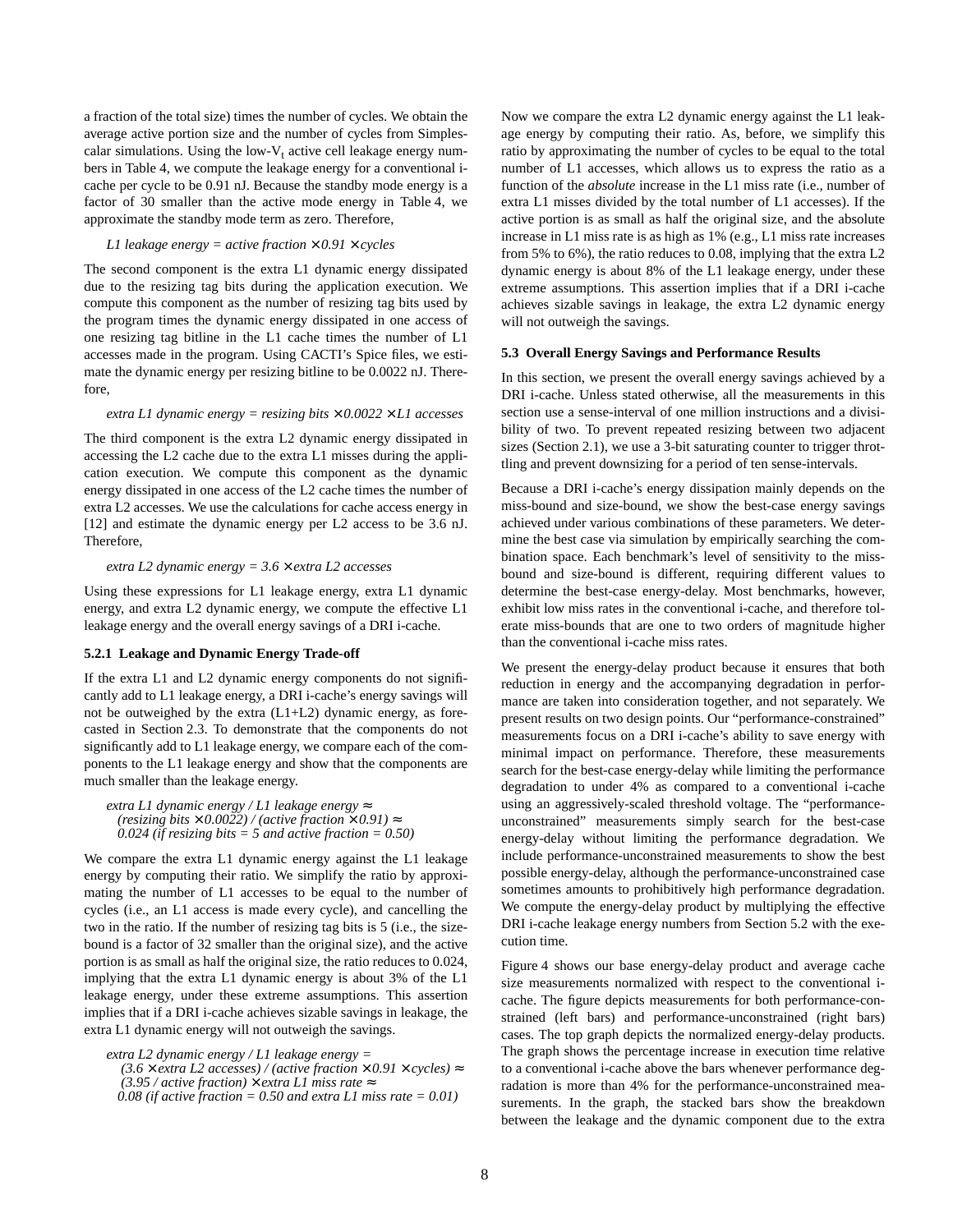

<span id="page-8-0"></span>**FIGURE 4: Base energy-delay and average cache size measurements.**

dynamic energy. The bottom graph shows the DRI i-cache size averaged over the benchmark execution time, as a fraction of the conventional i-cache size. We show the miss rates under the performanceunconstrained case above the bars whenever the miss rates are higher than 1%.

From the top graph, we see that a DRI i-cache achieves large reductions in the energy-delay product as performance degradation is constrained, demonstrating the effectiveness of our adaptive resizing scheme. The reduction ranges from as much as 80% for *applu*, *compress*, *ijpeg*, and *mgrid*, to 60% for *apsi*, *hydro2d*, *li*, and *swim*, 40% for *m88ksim*, *perl*, and *su2cor*, and 10% for *gcc*, *go*, and *tomcatv*. In *fpppp* the 64K *i*-cache is fully-utilized preventing the cache from resizing and reducing the energy-delay. The energy-delay products' dynamic component is small for all the benchmarks, indicating that both the extra L1 dynamic energy due to resizing bits is small and the extra L2 accesses are few, as discussed in [Section 2.3](#page-3-0).

There are only a few benchmarks (*gcc*, *go*, *m88ksim*, and *tomcatv*) which exhibit a significantly lower energy-delay under the performance-unconstrained scenario. For all these benchmarks, performance of the performance-unconstrained case is considerably worse than that of the conventional i-cache (e.g., *gcc* by 27%, *go* by 30%, *tomcatv* by 21%), indicating that the lower energy-delay product is achieved at the cost of lower performance.

From the bottom graph, we see that the average DRI i-cache size is significantly smaller than the conventional i-cache and the i-cache requirements largely vary across benchmarks. The average cache size reduction ranges from as much as 80% for *applu*, *compress*, *ijpeg*, *li*, and *mgrid*, to 60% for *m88ksim*, *perl*, and *su2cor*, and 20% for *gcc*, *go*, and *tomcatv*.

The conventional i-cache miss rate (not shown) is less than 1% for all the benchmarks (highest being 0.7% for *perl*). The DRI i-cache miss rates are also all below 1%, except for *perl* at 1.1%, for the per-

formance-constrained case. It follows that the absolute difference between DRI and conventional i-cache miss rates is less than 1%, well within the bounds necessary to keep the extra dynamic component low (computed in [Section 5.2\)](#page-6-3).

A DRI i-cache's simple adaptive scheme enables the cache to downsize while keeping a tight control over the miss rate and the extra L2 dynamic energy. Our miss rate measurements (not shown) for the performance-constrained experiments, where miss rate control is key, indicate that the largest absolute difference between the effective DRI i-cache miss rate and the miss-bound is 0.004 for *gcc*.

To understand the average i-cache size requirements better, we categorize the benchmarks into three classes. Benchmarks in the first class primarily require a small i-cache throughout their execution. They mostly execute tight loops allowing a DRI i-cache to stay at the size-bound, causing the performance-constrained and performanceunconstrained cases to match. *Applu, compress, li, mgrid* and *swim* fall in this class, and primarily stay at the minimum size allowed by the size-bound. The dynamic component is a large fraction of the DRI i-cache energy in these benchmarks because much of the L1 leakage energy is eliminated through size reduction and a large number of resizing tag bits are used to allow a small size-bound.

The second class consists of the benchmarks that primarily require a large i-cache throughout their execution and do not benefit much from downsizing. *Apsi*, *fpppp, go, m88ksim* and *perl* fall under this class, and *fpppp* is an extreme example of this class. If these benchmarks are encouraged to downsize via high miss-bounds, they incur a large number of extra L1 misses, resulting in a significant performance loss. Consequently, the performance-constrained case uses a small number of resizing tag bits, forcing the size-bound to be reasonably large. *Fpppp* requires the full-sized i-cache, so reducing the size dramatically increases the miss rate, canceling out any leakage energy savings for this benchmark. Therefore, we disallow the cache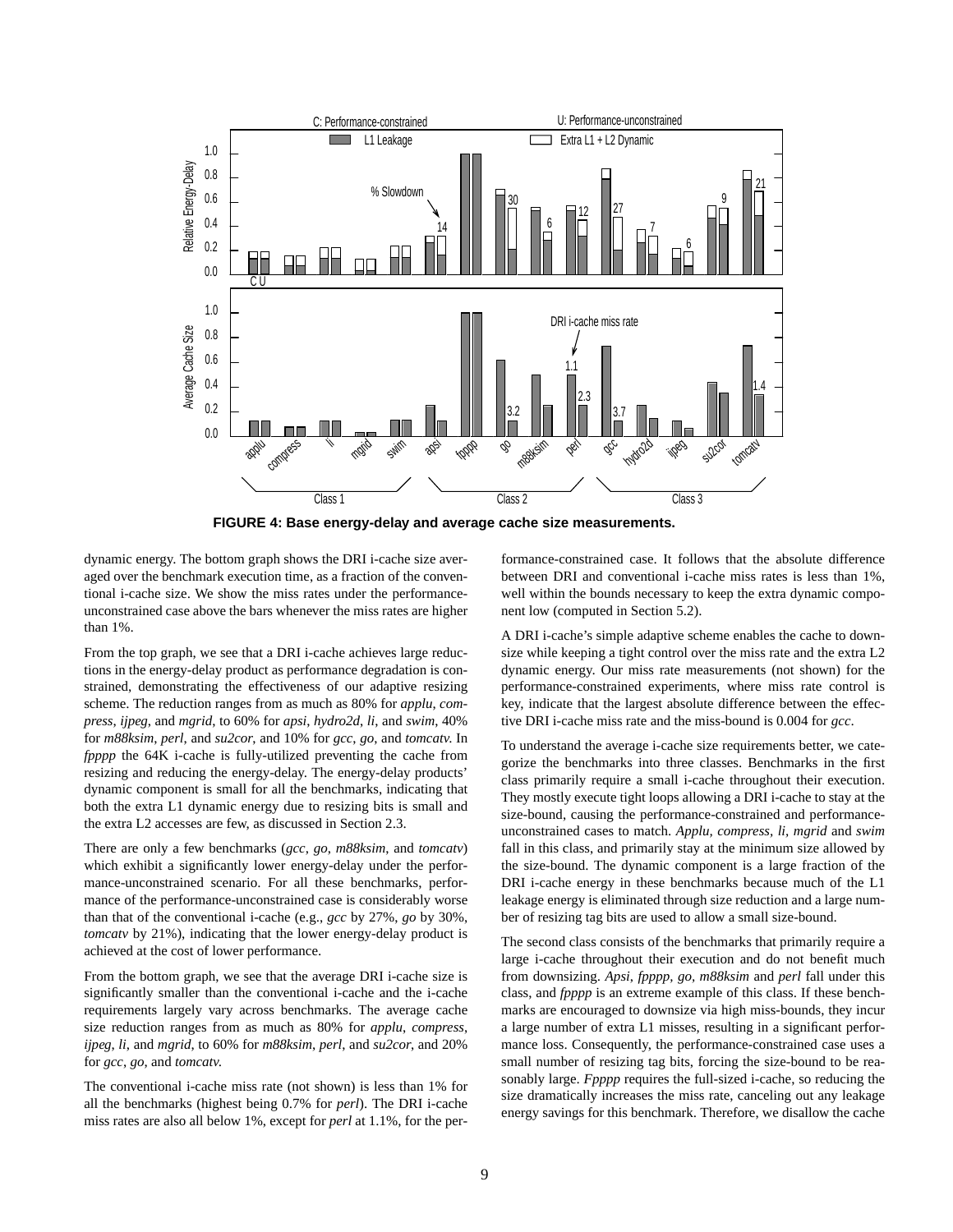

<span id="page-9-0"></span>from downsizing for *fpppp* by setting the size-bound to 64K. In the rest of the benchmarks, when performance is constrained, the dynamic energy overhead is much less than the leakage energy savings, allowing the cache to benefit from downsizing.

The last class of benchmarks exhibit distinct phases with diverse icache size requirements. *Gcc, hydro2d, ijpeg, su2cor* and *tomcatv* belong to this class of benchmarks. A DRI i-cache's effectiveness to adapt to the required i-cache size is dependent on its ability to detect the program phase transitions and resize appropriately. *Hydro2d* and *ijpeg* both have relatively clear phase transitions*.* After the initialization phase requiring the full size of i-cache, these benchmarks consists mainly of small loops requiring only 2K of i-cache. Therefore, a DRI i-cache adapts to the phases of *hydro2d* and *ijpeg* well, achieving small average sizes with little performance loss. The phase transitions in *gcc, su2cor* and *tomcatv* are not as clearly defined, resulting in a DRI i-cache not adapting as well as it did for *hydro2d* or *ijpeg*. Consequently, these benchmarks' average sizes under both the performance-constrained and performance-unconstrained cases are relatively large.

## **5.3.1 Impact of Varying Miss-Bound**

[Figure 5](#page-9-0) shows the results for varying the miss-bound to half and double the miss-bound for the base performance-constrained measurements, while keeping the size-bound the same. The top graph shows the effective energy-delay product normalized to the conventional i-cache leakage energy-delay, together with the percentage performance degradation for those cases which are higher than 4%. The bottom graph shows average cache sizes as a fraction of the conventional i-cache size, together with the miss rate for those cases which are above 1%.

The energy-delay graph shows that despite varying the miss-bound over a factor of four range (i.e., from 0.5x to 2x), most of the energydelay products do not change significantly. Even when the missbound is doubled, the L1 miss rates stay within 1% and the extra L2 dynamic energy-delay does not increase much for most of the benchmarks. Therefore, our adaptive scheme is fairly robust with respect to a reasonable range of miss-bounds. The exceptions are *gcc*, *go*, *perl*, and *tomcatv*, which need large i-caches but allow for more downsizing under higher miss-bounds. The bottom graph indicates that the DRI i-cache does not readily identify phase transitions in these benchmarks. These benchmarks achieve average i-cache sizes smaller than those of the base case, but incur between 5%-8% performance degradation compared to the conventional i-cache.

#### **5.3.2 Impact of Varying Size-Bound**

[Figure 6](#page-10-2) shows the results for varying the size-bound to double and half the size-bound for the base performance-constrained measurements, while keeping the miss-bound the same. *Fpppp's* base sizebound is 64K, and therefore there is no measurement corresponding to double the size-bound for *fpppp*. The top graph shows the effective energy-delay product normalized to the conventional i-cache leakage energy-delay and also the percentage slowdown for the cases which are higher than 4%. The bottom graph shows average cache sizes as a fraction of the conventional i-cache size, together with the miss rate for those cases which are above 1%.

The graphs show that a smaller size-bound results in a larger reduction in the average cache size, but the effect on the energy-delay varies depending on the benchmark class. The first class of benchmarks incur little performance degradation with the base size-bound because the benchmarks' i-cache requirements are small. Throughout the benchmarks' execution, a DRI i-cache stays at the minimum size allowed by the size-bound. Therefore, doubling the size-bound simply increases the energy-delay and halving it increases the extra L2 dynamic energy, which worsens the energy-delay.

Decreasing the size-bound for the second class encourages downsizing at the cost of a lower performance due the benchmarks' large i-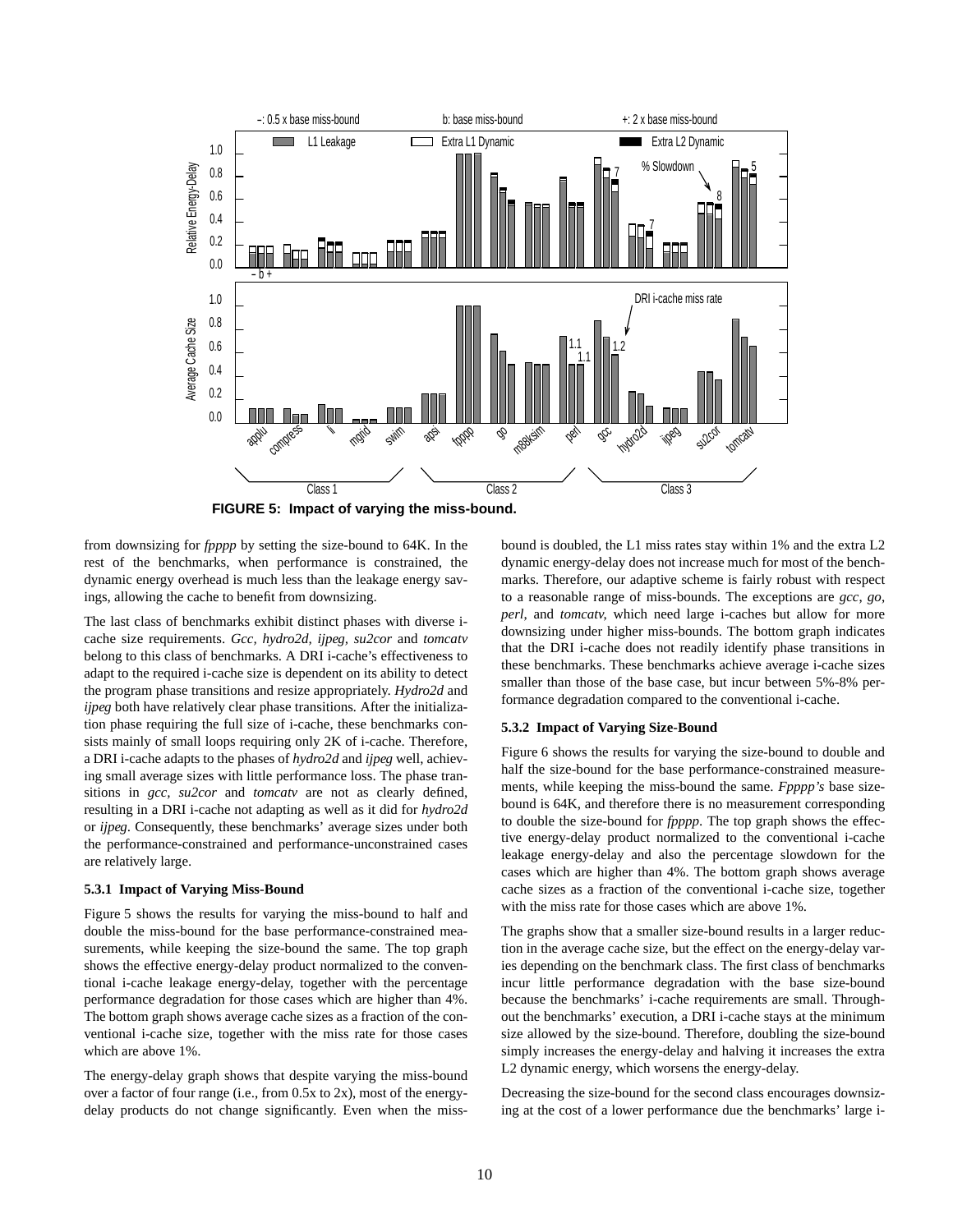

<span id="page-10-2"></span>cache requirements. For the third class of benchmarks, the extra L1 dynamic energy incurred by decreasing the size-bound outstrips the leakage energy savings, resulting in an increase in energy-delay. *Fpppp*'s results for a 32K size-bound indicate that a poor choice of parameters may result in unnecessary resizing and actually increase the energy-delay beyond that of a conventional i-cache.

#### <span id="page-10-1"></span>**5.3.3 Impact of Varying Sense-Interval Length and Divisibility**

In this section, we discuss our measurements varying the senseinterval length and divisibility. Ideally, we want the sense-interval length to correspond to program phases, allowing the cache to resize before entering a new phase. Our experiments show that a DRI icache is highly robust to the interval length for the benchmarks we studied. When varying the interval length from 250K to 4M i-cache accesses, the energy-delay product varies by less than 1% in all but one benchmark, and less than 5% in *go* due to its irregular phase transitions.

A large divisibility reduces the switching overhead in applications with frequent switching between two extreme i-cache sizes. Our experiments indicate that for all the benchmarks, a divisibility of four or eight (i.e., a factor of four or eight change in size) prohibitively increases the resizing granularity preventing the cache from assuming a size close to the required size, offsetting the gains from reduced switching overhead.

#### **6 CONCLUSIONS**

<span id="page-10-0"></span>This paper explored an integrated architectural and circuit-level approach to reducing leakage energy dissipation in deep-submicron cache memories while maintaining high performance. The key observation in this paper is that the demand on cache memory capacity varies both within and across applications. Modern caches, however, are designed to meet the worst-case application demand, resulting in poor utilization and consequently high energy inefficiency in on-chip caches. We introduced a novel cache called the Dynamically Resizable i-cache (DRI i-cache) that dynamically reacts to application demand and adapts to the required cache size during an application's execution. At the circuit-level, the DRI icache employs gated- $V_{dd}$  to virtually eliminate leakage in the cache's unused sections.

We evaluated the energy savings and the energy performance tradeoff of a DRI i-cache and presented detailed architectural and circuitlevel simulation results. Our results indicated that: (i) There is a large variability in L1 i-cache utilization both *within* and *across* applications. A DRI i-cache effectively exploits this variability and reduces the average size of a 64K cache by 62% with performance degradation constrained within 4%; (ii) Lowering the cell threshold voltage from 0.4V to 0.2V results in doubling the cell speed and two orders of magnitude increase in leakage. A wide NMOS dual- $V_t$ gated-V<sub>dd</sub> transistor with a charge pump offers the best gated-V<sub>dd</sub> implementation and virtually eliminates leakage with only 8% cell read time and 5% area increase; (iii) A DRI i-cache effectively integrates architectural and the gated-V<sub>dd</sub> circuit techniques to reduce leakage in an L1 i-cache. A DRI i-cache reduces the leakage energydelay product by 62% with performance degradation within 4%, and by 67% with higher performance degradation; (iv) Our adaptive scheme gives a DRI i-cache tight control over the miss rate to keep it close to a preset value, enabling the DRI i-cache to contain both the performance degradation and the increase in lower cache levels' energy dissipation. Moreover, the scheme is robust and performs predictably without drastic reactions to varying the adaptivity parameters.

#### **Acknowledgements**

This research is supported in part by SRC under contract 2000-HJ-768. This material is also based upon work supported under a National Science Foundation Graduate Fellowship. We would like to